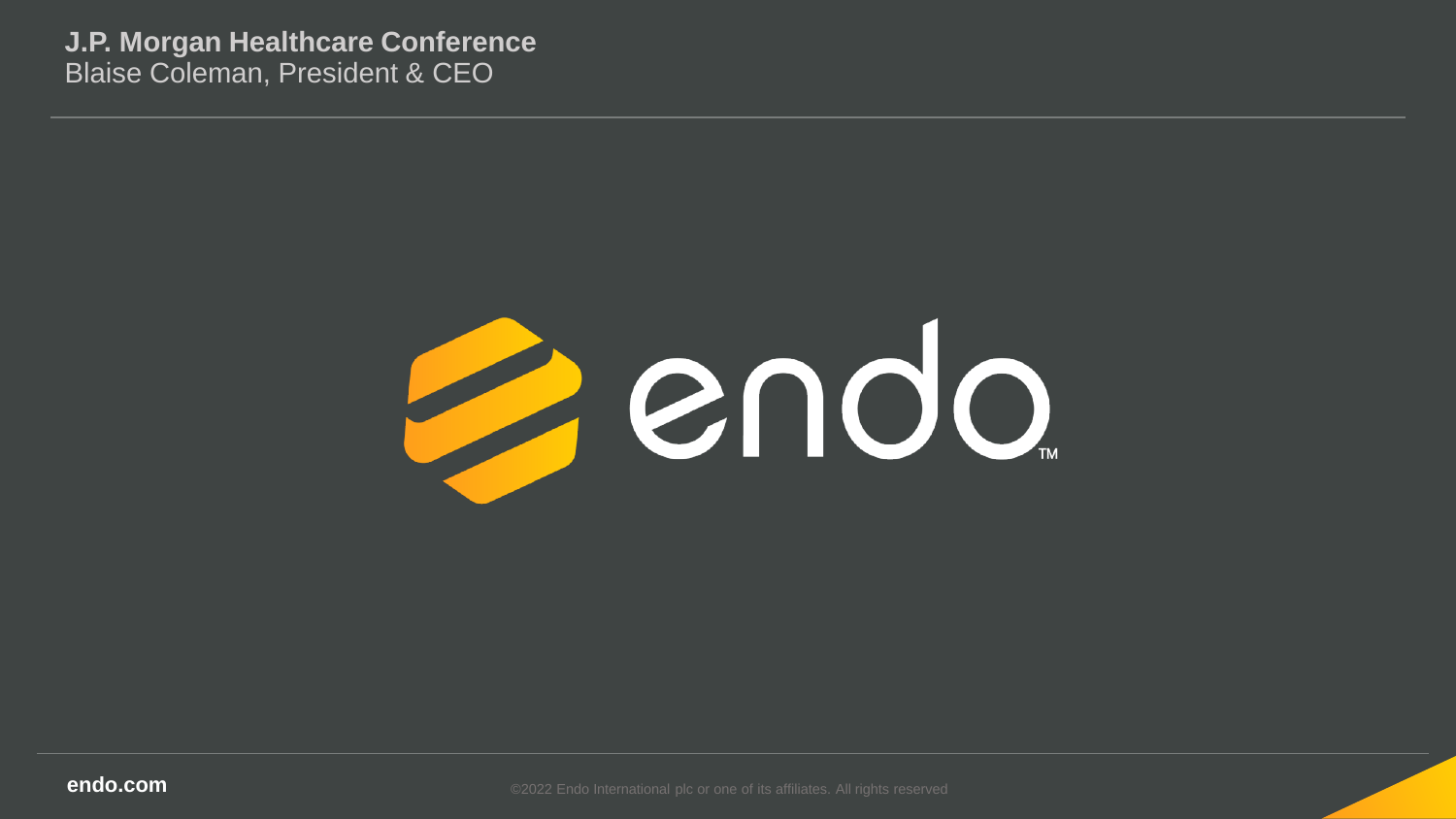### Forward Looking Statements

This presentation contains forward looking statements within the meaning of the Private Securities Litigation Reform Act of 1995 and Canadian securities legislation. Statements including words or phrases such as "believe," "expect," "anticipate," "intend," "estimate," "plan," "will," "may," "look forward," "intend," "guidance," "future," "potential" or similar expressions are forward-looking statements. All forward-looking statements in this presentation reflect Endo's current expectations of future events based on existing trends and information and represent Endo's judgment only as of the date of this presentation. Actual results may differ materially and adversely from current expectations based on a number of factors affecting Endo's businesses, including, among other things, the following: the outcome of our strategic review, contingency planning and any potential restructuring; the timing, impact or results of any pending or future litigation, investigations, claims or actual or contingent liabilities, settlement discussions, negotiations or other adverse proceedings; our ability to satisfy judgments or settlements or pursue appeals including bonding requirements; our ability to adjust to changing market conditions; our ability to attract and retain key personnel; our inability to maintain compliance with financial covenants and operating obligations which would expose us to potential events of default under our outstanding indebtedness; our ability to incur additional debt or equity financing for working capital, capital expenditures, business de velopment, debt service requirements, acquisitions or general corporate or other purposes; our ability to refinance our indebtedness; a significant reduction in our short-term or long-term revenues which could cause us to be unable to fund our operations and liquidity needs or repay indebtedness. The occurrence or possibility of any such result has caused us to engage, and may result in further engagement in strategic reviews that ultimately may result in our pursuing one or more significant corporate transactions or other remedial measures, including on a preventative or proactive basis. Those remedial measures could include a potential corporate reorganization, restructuring or bankruptcy filing involving all or a p ortion of our business, asset sales or other divestitures, cost-saving initiatives, corporate realignments or strategic partnerships. Some of these measures could take significant time to implement and others may require judicial or other third-party approval. Any such actions may be complex, could entail significant costs and charges or could otherwise negatively impact shareholder value, and there can be no assurance that we will be able to accomplish any of these alternatives on terms acceptable to us, or at all, or that they will result in their intended benefits. Therefore, the reader is cautioned not to rely on these forward-looking statements. Endo expressly disclaims any intent or obligation to update these forward-looking statements, except as required to do so by law. Additional information concerning risk factors, including those referenced above, can be found in press releases issued by Endo, as well as Endo's public periodic filings with the U.S. Securities and Exchange Commission and with securities regulators in Canada, including the discussion under the heading "Risk Factors" in Endo's most recent Annual Report on Form 10-K and any subsequent Quarterly Reports on Form 10-Q or other filings with the U.S. Securities and Exchange Commission.

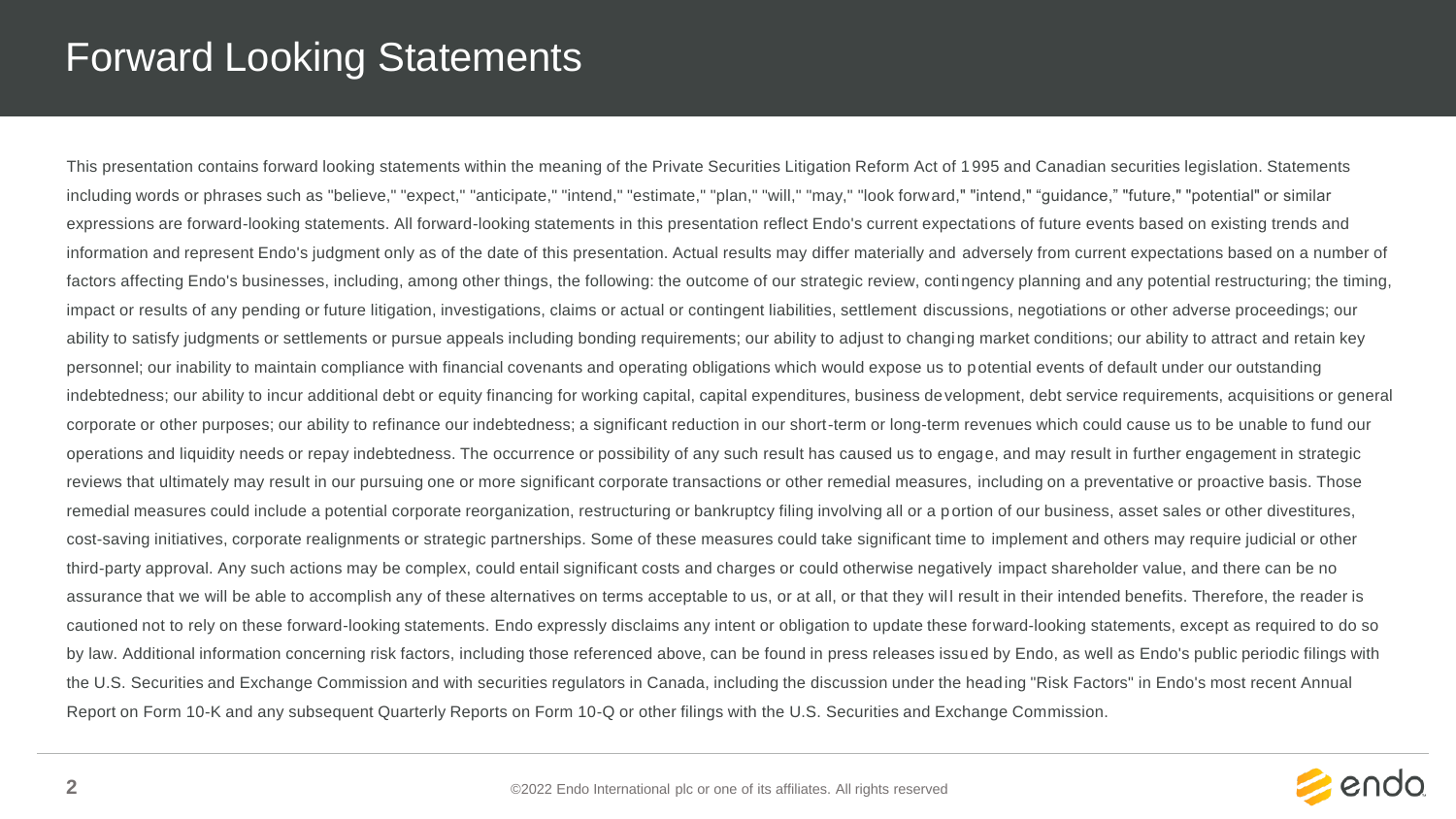## Endo: A Diversified Specialty Pharmaceutical Company

Endo is a specialty pharmaceutical company committed to helping everyone we serve live their best life through the delivery of quality, life-enhancing therapies. Our decades of proven success come from a global team of passionate team members collaborating to bring the best treatments forward. Together, we boldly transform insights into treatments benefiting those who need them, when they need them.

#### **Our Vision**

Helping everyone we serve live their best life.

#### **Our Mission**

We develop and deliver life-enhancing products through focused execution.

### **Our Businesses**



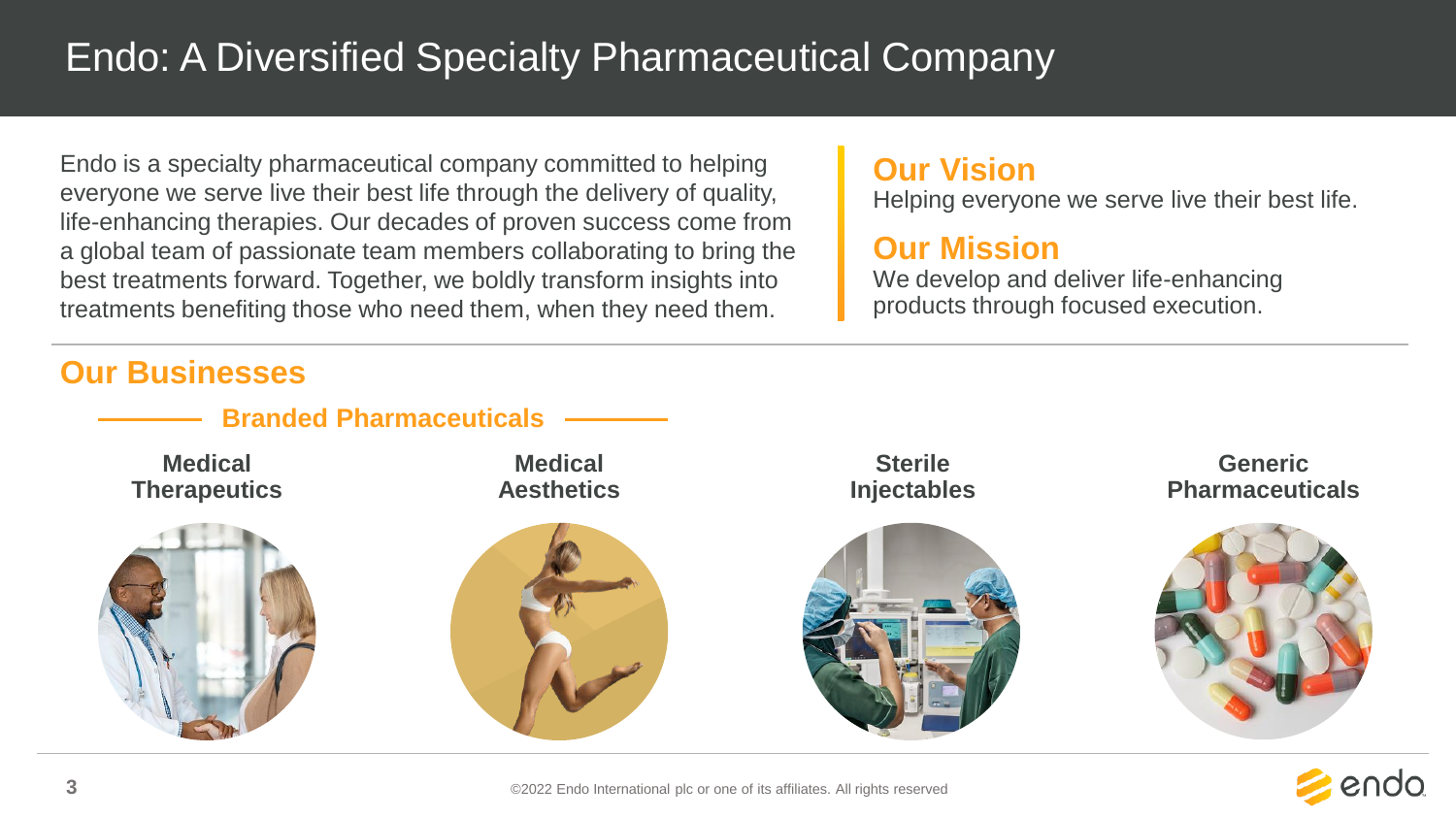## Our Strategic Priorities

# **Expand & Enhance Our Portfolio**

We are **investing to build a more differentiated and durable portfolio** that benefits our customers and creates sustainable longterm value.

# **Reinvent How We Work**

We are **embracing the future by accelerating new ways of working** to better serve our customers, promote innovation, and improve productivity.

# **Be A Force For Good**

We are **committed to the adoption of more sustainable practices**  that positively impact our stakeholders, including the promotion of diversity & inclusion in all we do.

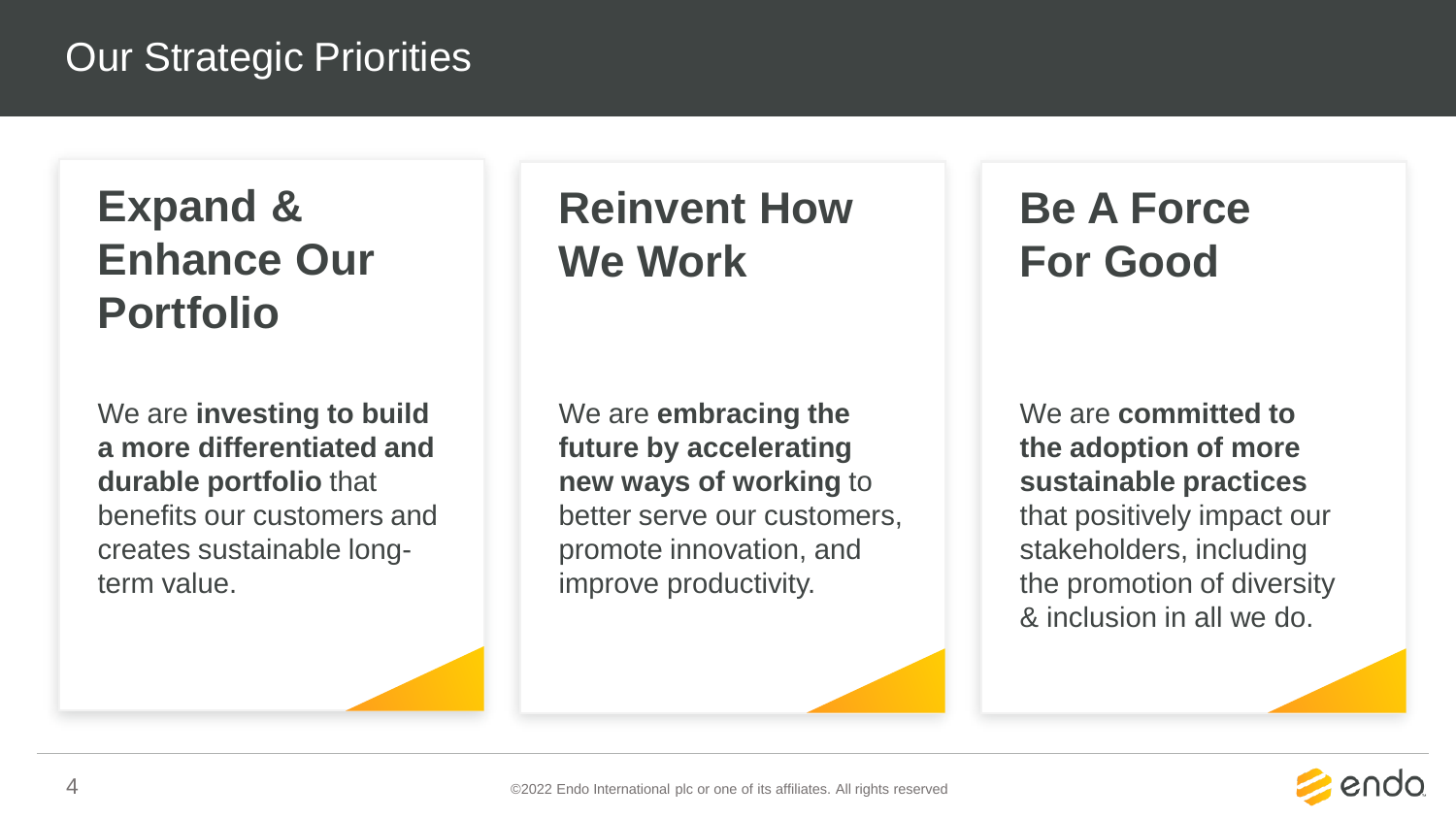### Our Branded Business Today Medical Therapeutics + Medical Aesthetics

2021 Q3 YTD Revenue



### **Medical Therapeutics**

- 
- ► Specialty products portfolio revenue CAGR of 14%; XIAFLEX® CAGR of 19% 2017–2021E<sup>2</sup>



- ► Broad portfolio of branded specialty products with urology and orthopedics focus
- Blazing new trails for non-surgical interventions

### **Medical Aesthetics**



- ► Launched 1st commercial product QWO for cellulite in Q1'21
- ► Emerging non-surgical body contouring market has grown nearly 500% in the last 5 years
- $\triangleright$  Creating new category to tap into this opportunity
- 
- ► Credentialed medical aesthetics sales & marketing team
- ► Scalable commercial infrastructure to support aesthetics product portfolio



1 Represents percentage sales of overall reported sales

2 2021E amounts derived using revenue mid-points consistent with guidance provided on 11/4/2021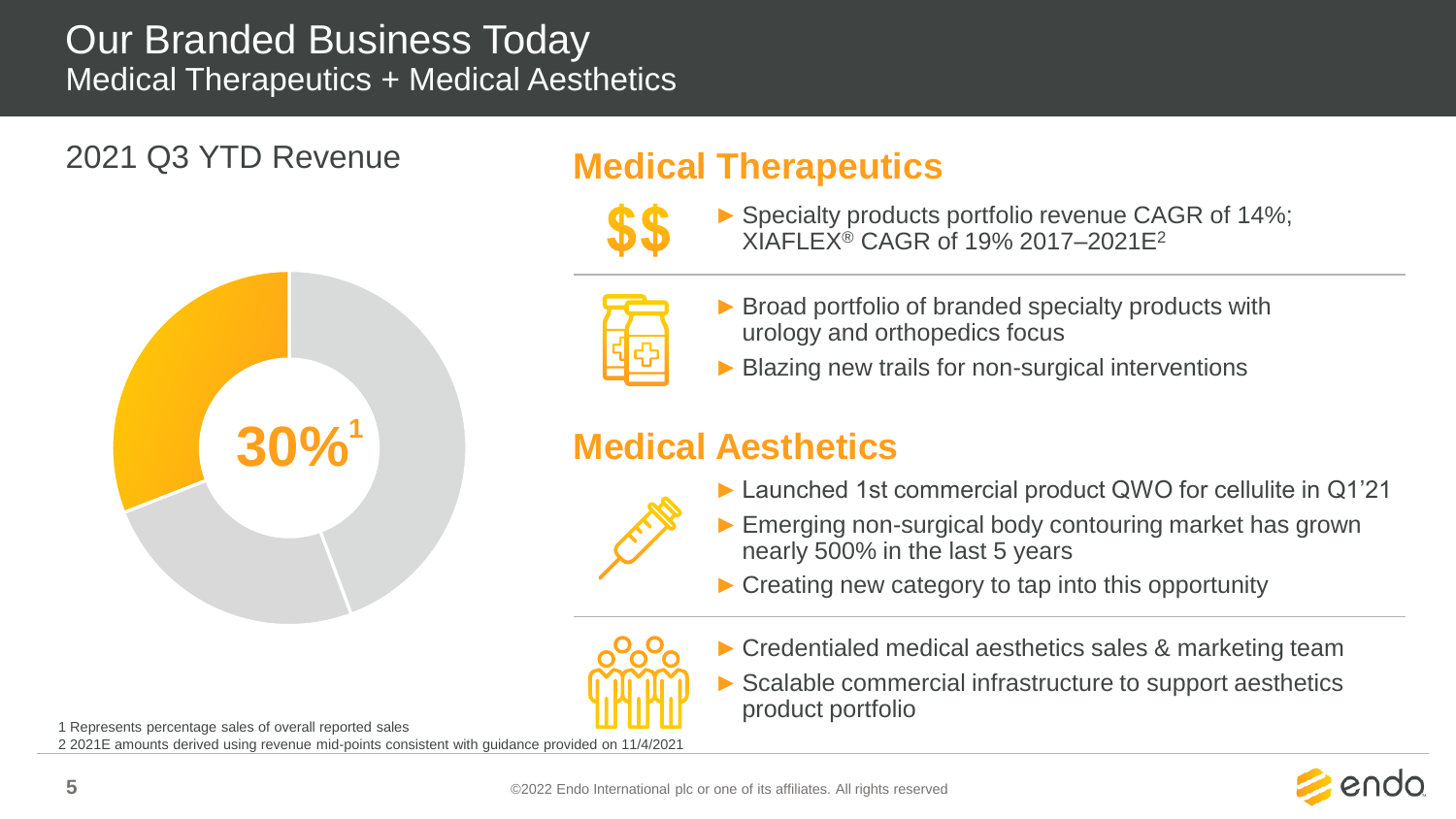## XIAFLEX®: Maximizing for Long Term Value

#### **Current On-market Indications**





#### **Peyronie's Disease**

- ► Condition awareness campaign: specific request for XIAFLEX® honored about 65-70% of the time by HCP
- ► Opportunity to further "medicalize" the situation





#### **Dupuytren's Contracture**

- ► New unbranded 2022 campaign featuring real patients
- ► Campaign intended to further increase condition awareness

#### **Current Development Programs\***

| <b>Indication</b>           | <b>Pre-Clinical</b> |  | Phase I/IB Phase II/IIB Phase III/IIIB | <b>Filed</b> | <b>Updates</b>                                                        |
|-----------------------------|---------------------|--|----------------------------------------|--------------|-----------------------------------------------------------------------|
| <b>Plantar Fibromatosis</b> |                     |  |                                        |              | ▶ Phase II study initiated; last patient<br>in expected in 4Q'22      |
| <b>Adhesive Capsulitis</b>  |                     |  |                                        |              | $\triangleright$ Phase II study top line results<br>expected in 3Q'22 |
| <b>Multiple</b>             |                     |  |                                        |              | Programs in pre-clinical stage<br>primarily in orthopedic care        |

\*Multiple additional indications under review

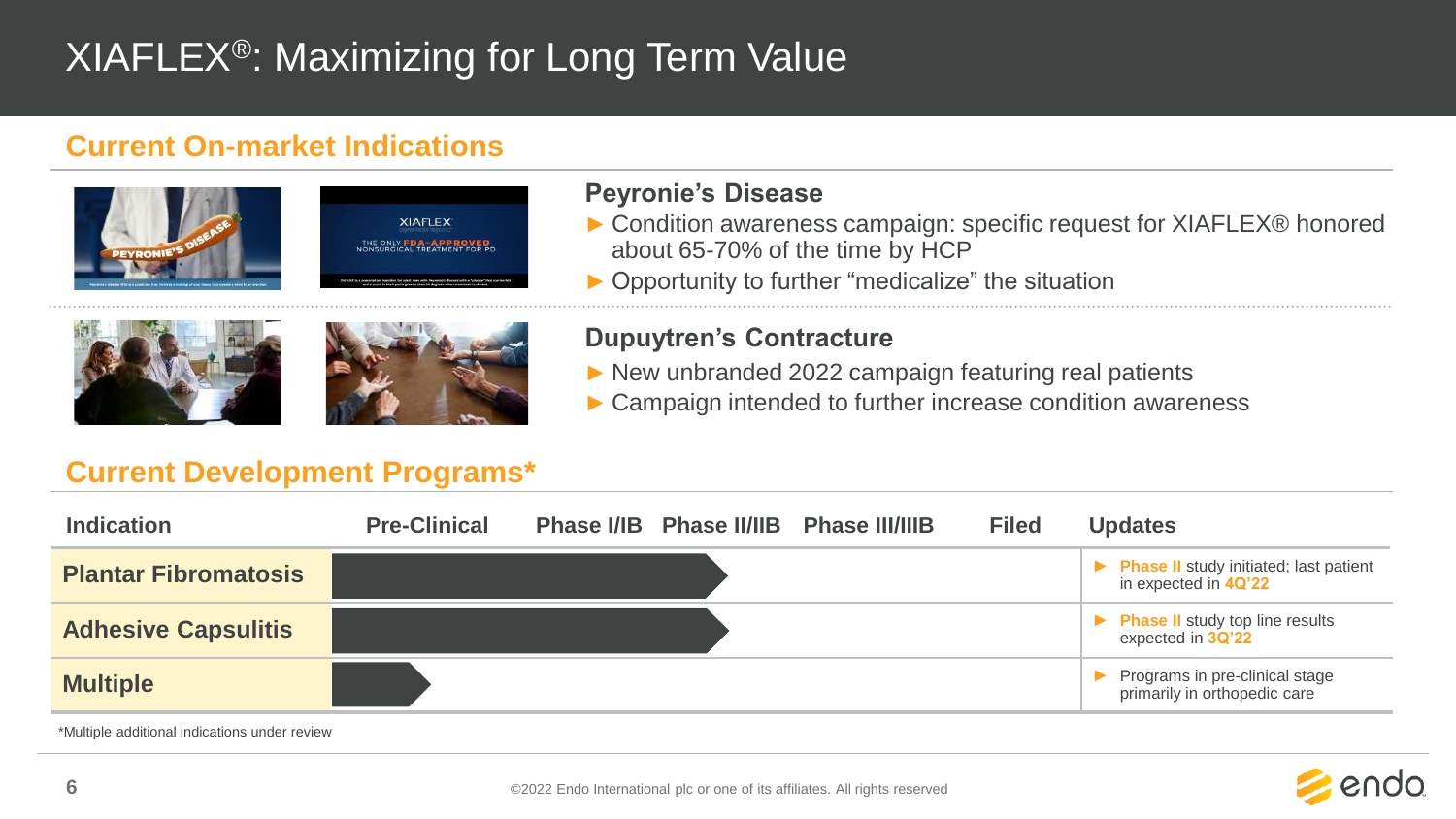# QWO® in 2021: Building the foundation in Medical Aesthetics



### **>1,800 ACCOUNTS Trained and Certified**

- $\checkmark$  QWO has the highest top of mind awareness in the cellulite category\*
- $\checkmark$  More patients are bringing up cellulite to their HCPs
- $\checkmark$  Majority of HCPs are aware of Endo Aesthetics as an aesthetic product manufacturer (aided)





### **>7.3 BILLION Media Impressions**

#### *>220 Total media placements*





\*Unaided awareness. Based on Q3 2021 ATU survey of 200 aesthetic clinicians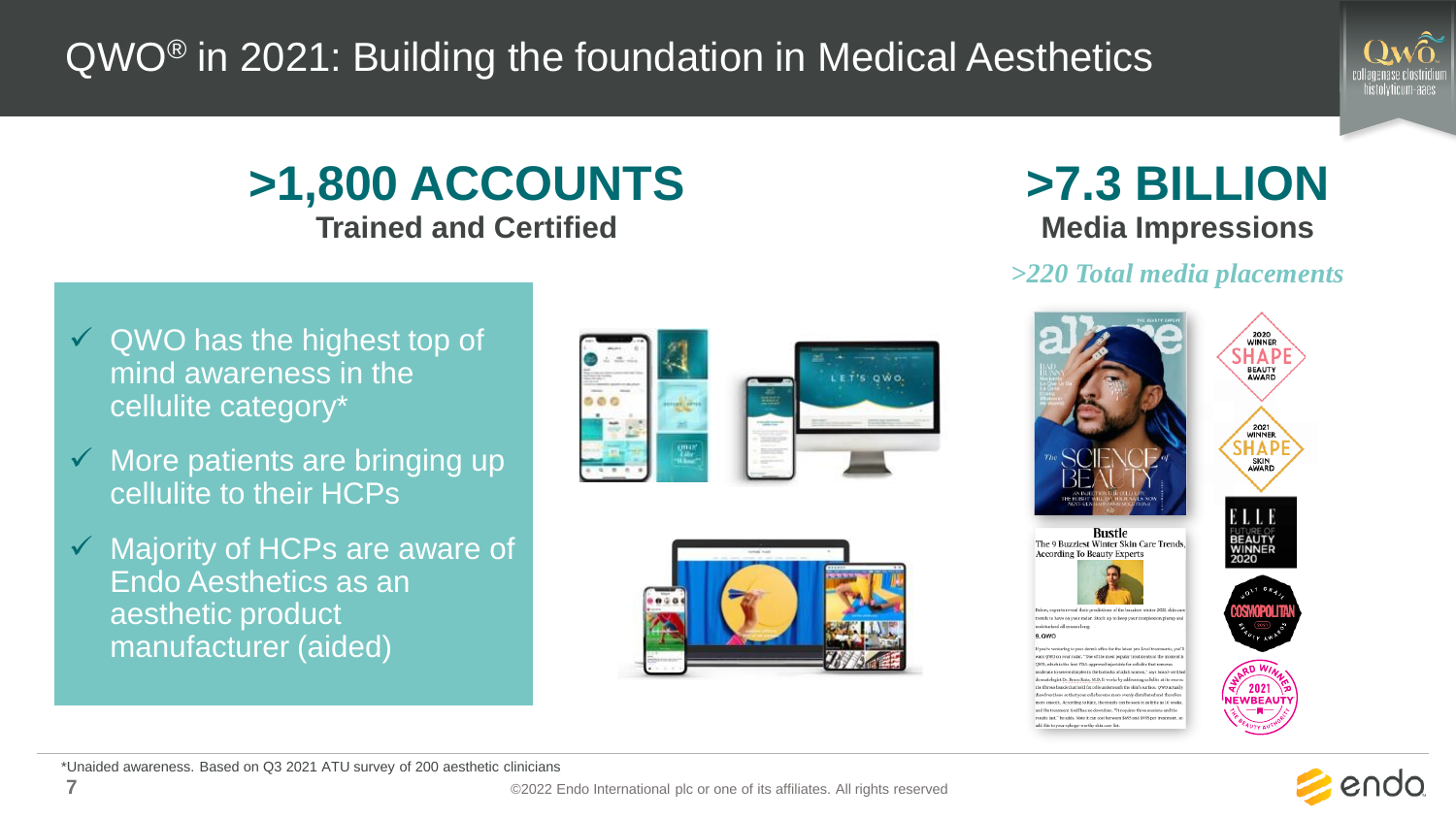## QWO<sup>®</sup>: Focus on Creating Cornerstone Cellulite Treatment



| <b>Physician Education &amp; Practice Integration</b>                                                                        |     | <b>Ongoing Studies &amp; Data Generation</b>                                                                               |                                                                                                                             |  |
|------------------------------------------------------------------------------------------------------------------------------|-----|----------------------------------------------------------------------------------------------------------------------------|-----------------------------------------------------------------------------------------------------------------------------|--|
| $Qm\tilde{u}$<br>They chose OWO and it shows<br><b>Practice Success with Ow</b><br>- REGISTATION ASSISTANT<br><b>Måsters</b> | 224 | CCH injected in grid pattern in non-<br>obese subjects with mild to moderate<br>cellulite of the thigh/buttocks            | Final results expected in Q1'22                                                                                             |  |
|                                                                                                                              | 213 | Extensively study the histopathologic<br>effects of QWO in humans                                                          | Study complete, Final results<br>under preparation                                                                          |  |
| <b>Consumer Activation</b><br>LOVE YOUR BUTT                                                                                 |     | REAL world Phase 3b study for<br>treatment of mild to moderate cellulite<br>in thighs or buttocks of non-obese<br>subjects | Study complete. Final results to<br>be presented at Dallas Cosmetic<br>Surgery and Medicine Meeting<br>(DCS 2022) in Mar-22 |  |
|                                                                                                                              |     | Three-year extension trial following<br>Phase II cellulite subjects (follow-on to<br>RELEASE-I and RELEASE-II studies)     | Year 3 follow-up ongoing; Final<br>results expected in Q1'22                                                                |  |

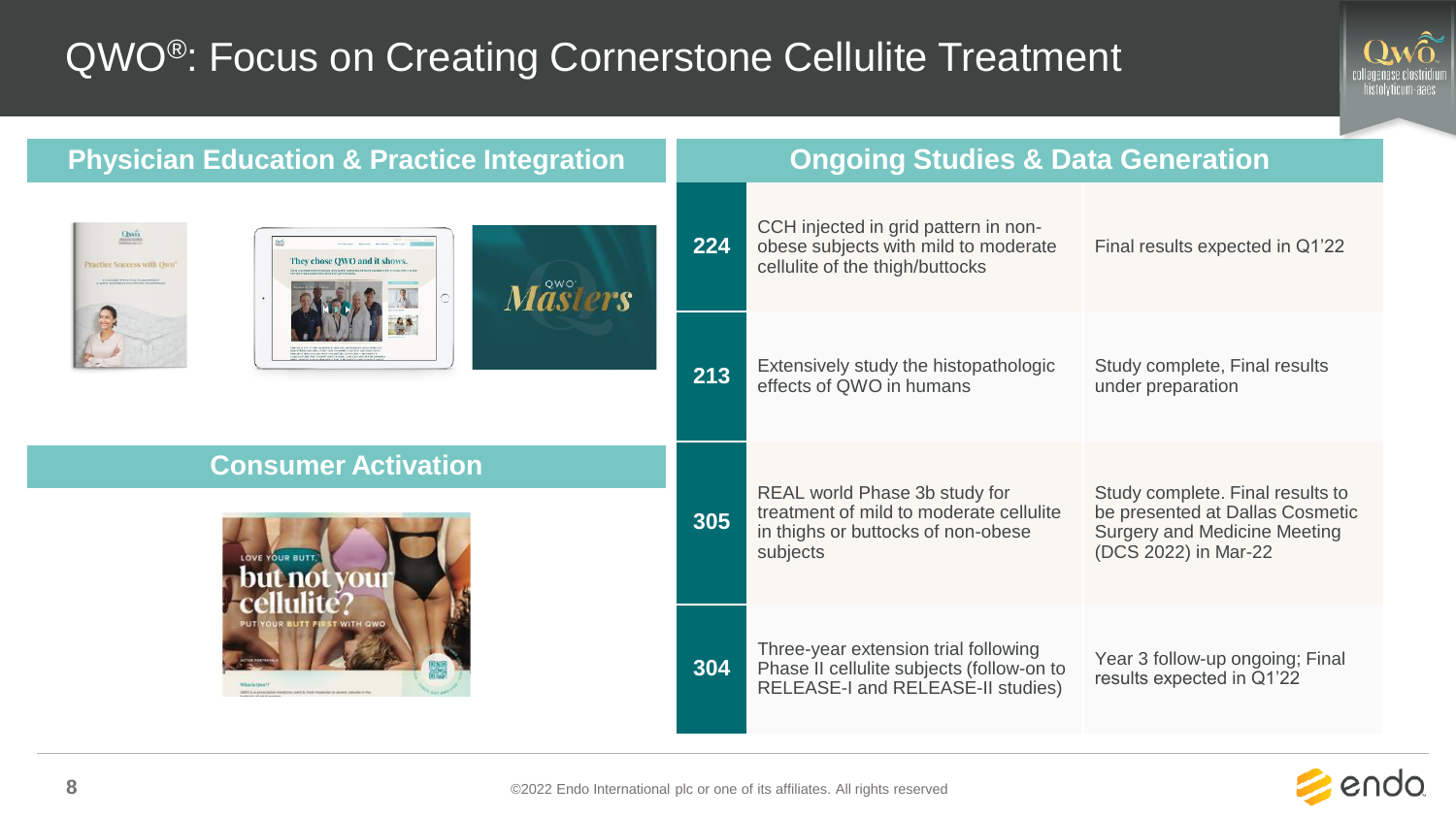## Our Sterile Business Today



1 Represents percentage sales of overall reported sales

2 2021E amounts derived using revenue mid-points consistent with guidance provided on 11/4/2021

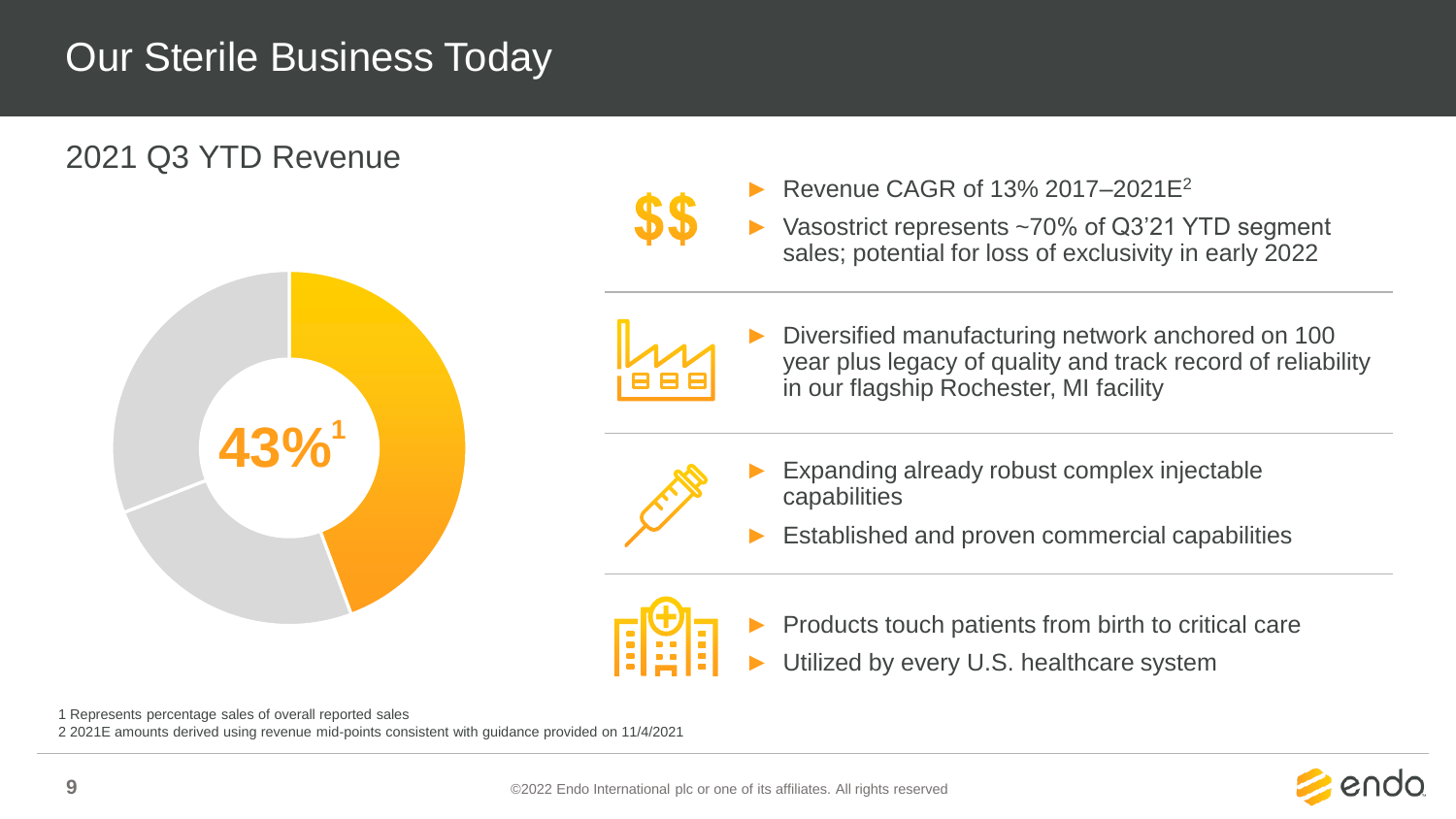## Sterile Injectables and Generics Pipeline Reflects Focus on More Durable and Differentiated Sterile Products

#### **Sterile Injectable Product Continuum**



### **Pipeline Highlights**

- ► Launched 7 products in 2021 across the generic & sterile businesses; 1 launch in 2022 year-to-date
- ► >85% of projects in development are Sterile Injectables;  $\sim$  2/3<sup>rd</sup> in ready-to-use or other differentiated products
- Sterile Injectable projects in development increased by >30%
- ► Remain highly active on external business development opportunities to further expand and enhance our pipeline





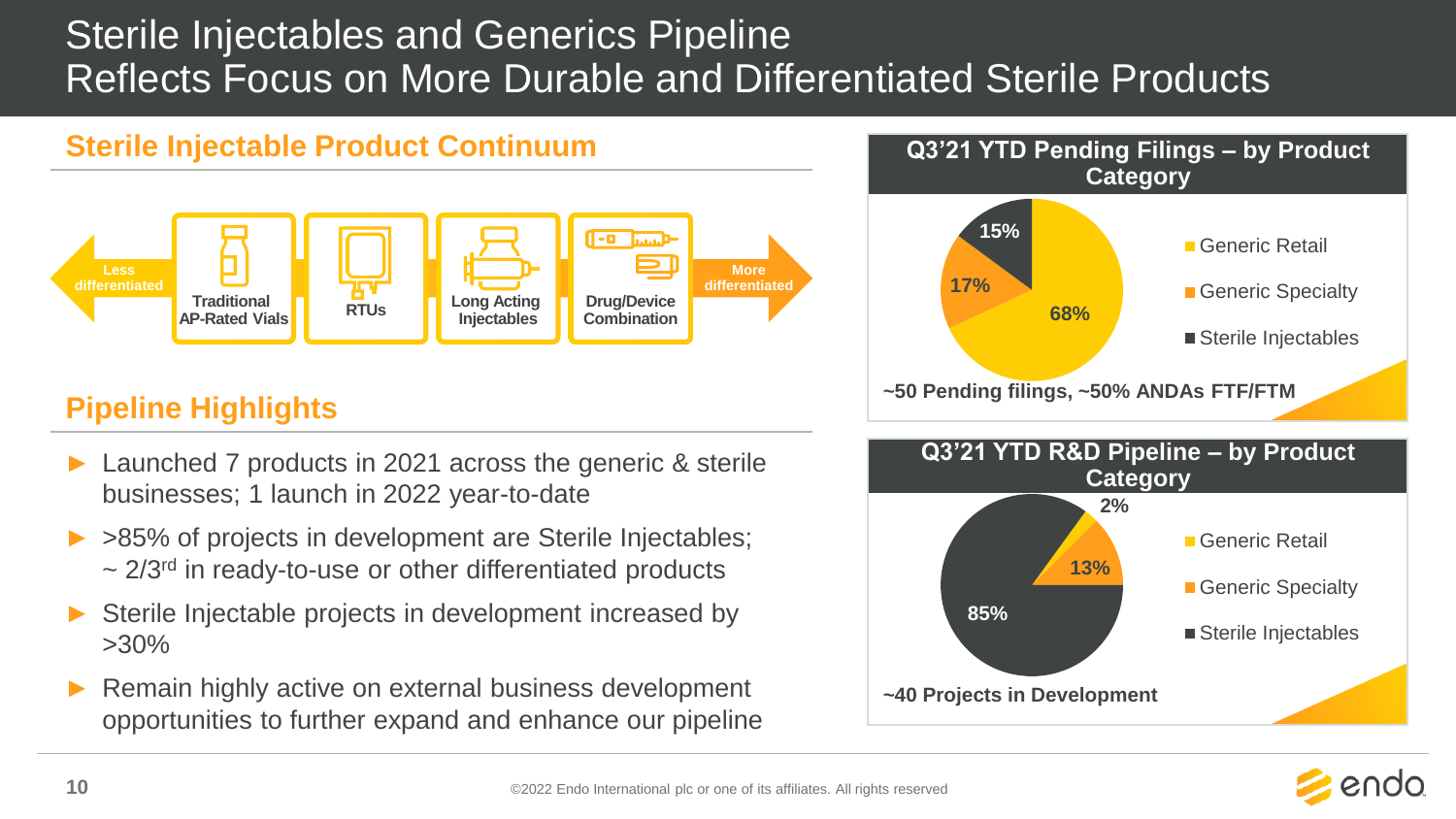## Our Generics Business Today

### 2021 Q3 YTD Revenue

1 Represents percentage sales of overall reported sales



2 2021E amounts derived using revenue mid-points consistent with guidance provided on 11/4/2021



► Revenue decline at CAGR of 18% 2017–2021E<sup>2</sup> ; Optimizing operations to improve efficiency

Focus on differentiated generics and authorized generics driving significant value



► High-quality, lower cost manufacturing footprint & resilient supply chain

- ► High value launches including lubiprostone capsules and varenicline tablets in 2021
- ► Greater than 50% pipeline comprised of first-tofile/first-to-market opportunities,

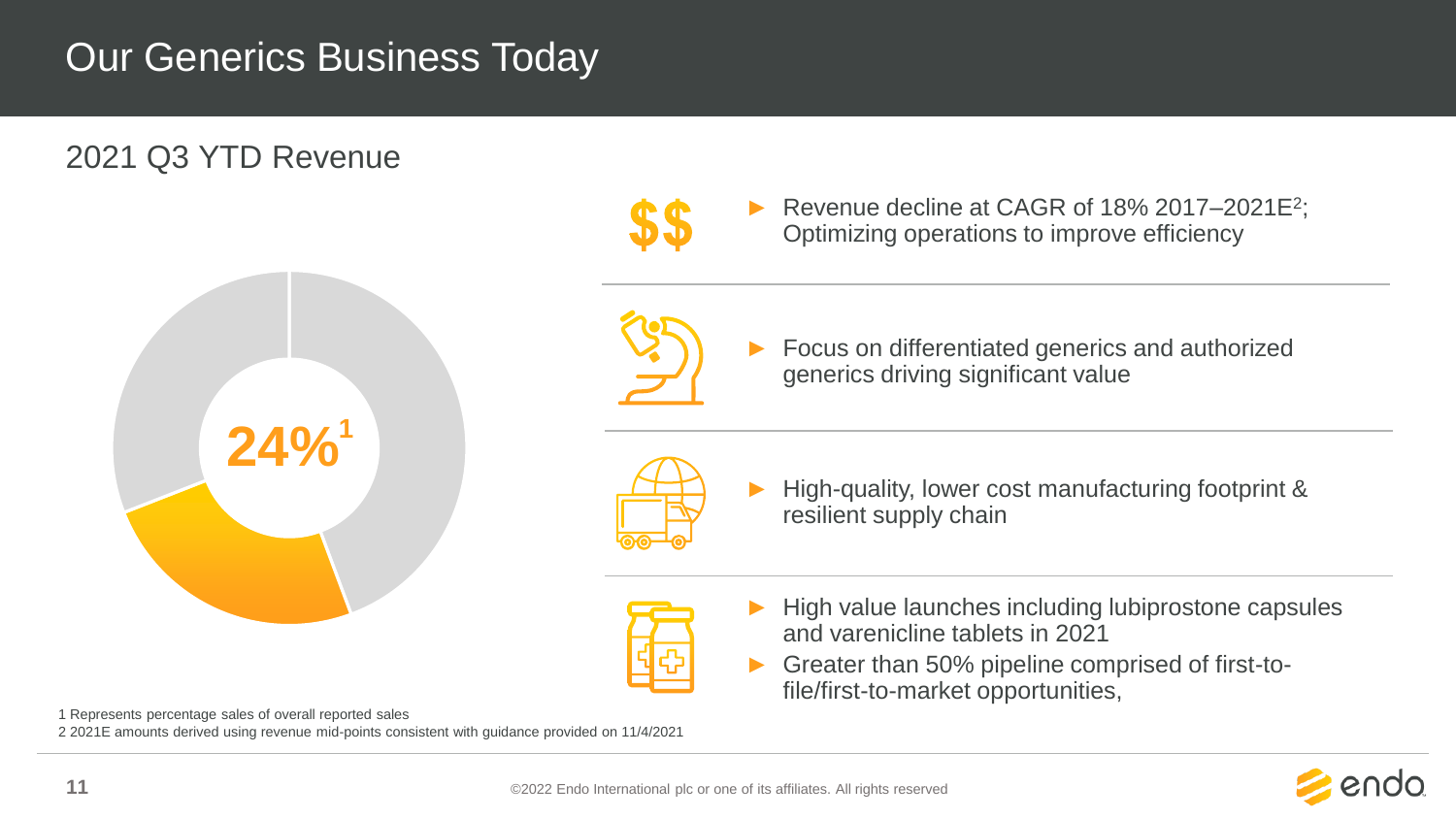### Our Focus in 2022



- ► **Investing to enhance** our portfolio and capabilities
	- Focused on Medical Therapeutics, Medical Aesthetics and Sterile Injectables
- ► **Continue to evolve our ways of working**
- ► **Continue sustainability focus**
- **Maintain financial flexibility** and disciplined capital allocation